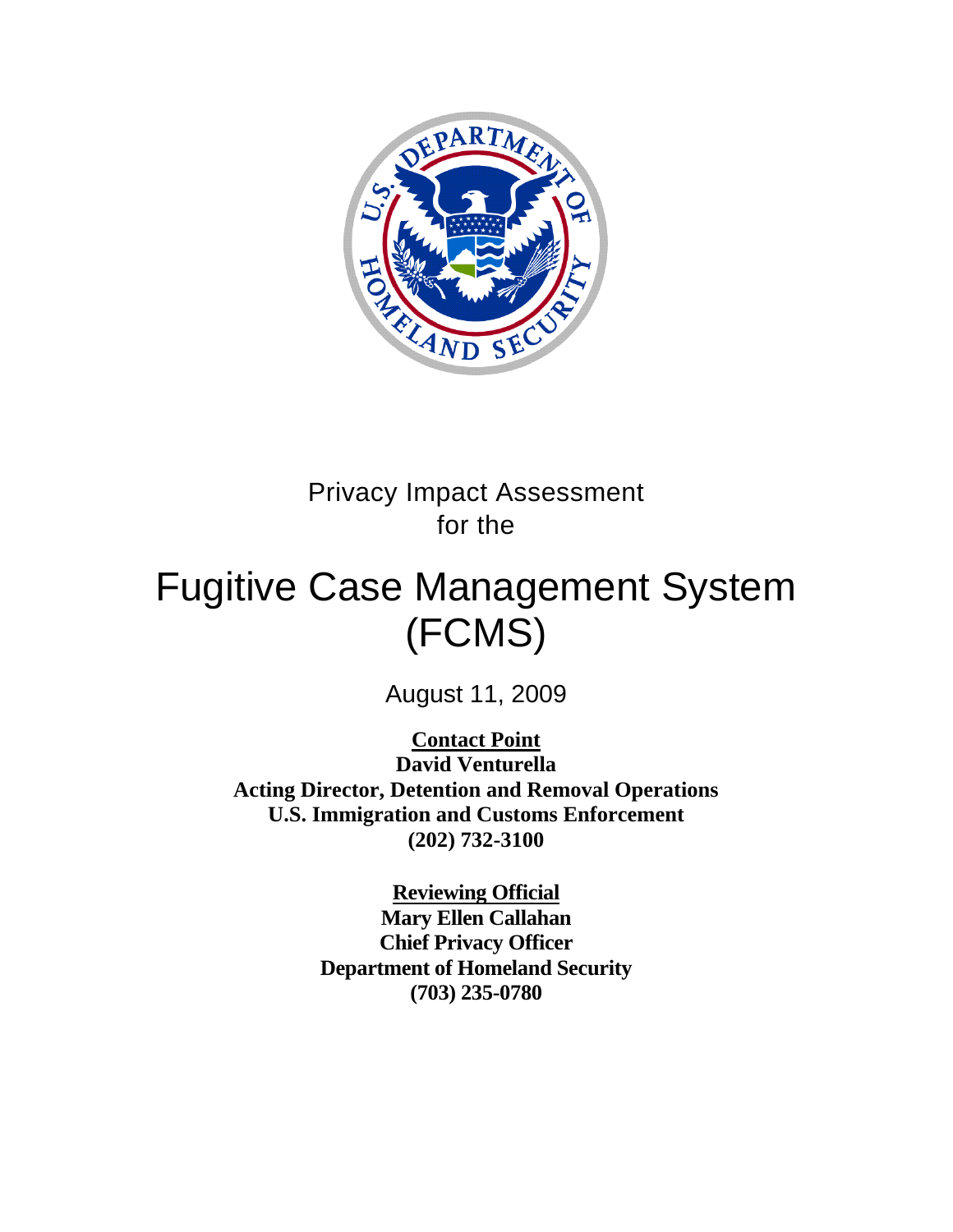

## **Abstract**

The Fugitive Case Management System (FCMS) is a case management database owned by U.S. Immigration and Customs Enforcement (ICE) that processes, tracks, and stores information about aliens who fail to leave the United States after receiving a final order of removal, deportation or exclusion, or who failed to report to ICE after receiving notice to do so (i.e., fugitive aliens). FCMS supports the ICE National Fugitive Operations Program, which is intended to locate, arrest, and remove fugitive aliens from the United States. ICE has prepared this Privacy Impact Assessment (PIA) because the system collects personally identifiable information (PII).

### **Overview**

FCMS is owned and maintained by ICE's Office of Detention and Removal Operations (DRO), Fugitive Operations Support Center (FOSC), whose mission is to promote public safety and national security by ensuring the departure from the United States of all removable aliens through the fair and effective enforcement of the nation's immigration laws. FCMS tracks and stores information that assists in the location and arrest of fugitive aliens. FCMS was first launched in June 2006 and is undergoing a conceptual and architectural upgrade. The new version of FCMS will be deployed in August 2009. The information stored in the current version of FCMS will transfer to the new version of FCMS. This PIA describes the functionality of and data maintained in the new version of FCMS.

#### *Background*

Generally, fugitive aliens are aliens who fail to leave the United States after receiving a final order of removal, deportation or exclusion, or who fail to report to ICE after receiving notice to do so. ICE established the National Fugitive Operations Program in 2003 pursuant to a Congressional mandate to significantly reduce the fugitive alien backlog. In addition to locating, arresting, and removing fugitive aliens, the program also seeks to identify aliens who are no longer fugitives because they have left the country voluntarily, successfully adjusted their immigration status, or are currently incarcerated somewhere in the United States. Under this program, ICE established Fugitive Operations Teams consisting of DRO Officers specifically assigned to investigate fugitive alien matters. The Fugitive Operations Team members work with other law enforcement agencies using law enforcement analytical and investigative information to locate and arrest fugitive aliens. Based on an established priority scoring system, the Fugitive Operations Teams prioritize enforcement efforts on fugitive aliens who pose a threat to national security and community safety such as members of transnational street gangs, child sex offenders, and aliens with prior convictions for violent crimes.

DRO Officers use FCMS to track fugitive aliens actively being sought for arrest and removal from the United States. FCMS is also used to identify, track, and manage "leads" (i.e., tips or other information) that may help locate fugitive aliens. These leads may consist of new information (such as new addresses) gathered from public or government records, or information from Federal and state correctional facilities that may locate a fugitive alien now in jail or prison. The leads are either entered into FCMS manually on a record-by-record basis by DRO Officers in the field or uploaded from extracts of other government and commercial data systems by DRO Headquarters staff. The new leads are either assigned manually by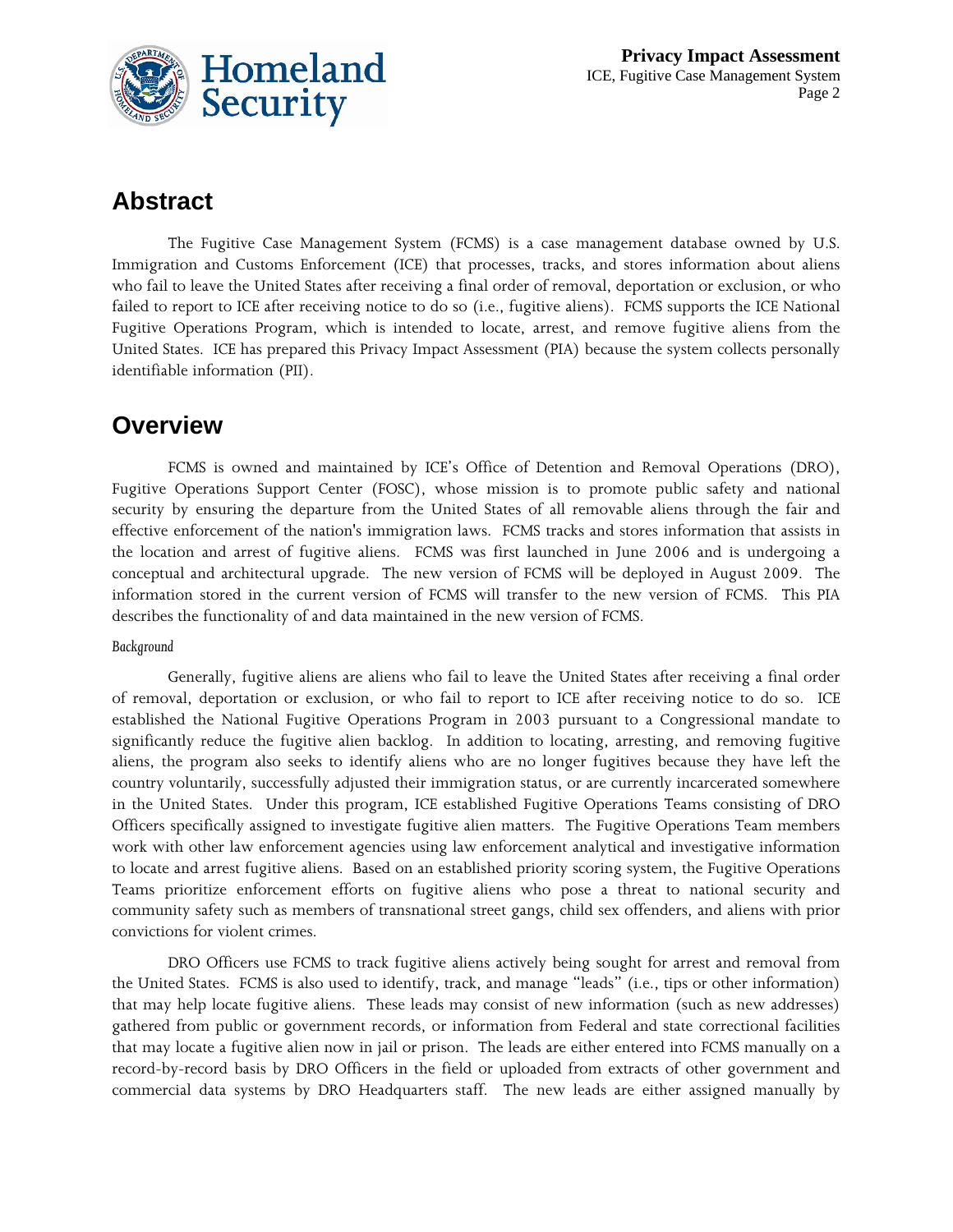



members of the National Fugitive Operations Program, or sent by FCMS based on zip code of the address provided by the alien to the Fugitive Operations Teams with official jurisdiction to investigate and, where possible, arrest fugitive aliens. The DRO Officers on the Fugitive Operations Teams update FCMS with information about what actions they are taking to follow up on fugitive alien leads. Once a fugitive is arrested, DRO Officers document the arrest information and update the fugitive alien's status in FCMS to reflect that the fugitive is in custody. In the course of arresting fugitive aliens, DRO Officers may also encounter and arrest other illegal aliens. The identity and immigration status of the non-fugitive aliens are verified through information in federal databases, interviews, and fingerprint checks prior to entering the encounter as an arrest of an illegal alien in FCMS. FCMS information about non-fugitive arrests is used solely for the purpose of reporting arrest statistics for the National Fugitive Operations Program.

FCMS maintains biographical, immigration case history, criminal history and/or arrest information related to the fugitive alien population. FCMS also receives information from other DHS systems such as ICE's Enforcement Integrated Database which may be used to update fugitive alien information in FCMS. The information from such systems includes immigration case history, criminal history and biographical information on fugitive aliens. The information on fugitive aliens is used to secure their arrest and removal from the United States. FCMS also maintains a limited amount of information about DRO users, such as names, position titles, geographical work location and office telephone numbers.

FCMS is comprised of three major user interfaces: Leads, Activities, and User Menus. The Leads Menu is used by Fugitive Operations Teams and the FOSC to forward information from DRO-HQ to a DRO field office about possible addresses or other leads that may help locate a fugitive alien. The Activities Menu is used to process information that shows what actions have been taken by the Fugitive Operations Team to follow up on a particular lead, including the biographical information of the fugitive alien. The User Menu tracks the users and subsystem access permissions within FCMS. User access to FCMS is limited to DRO employees on Fugitive Operations Teams and those assigned to work for or oversee the National Fugitive Operations Program.

#### *Typical Transaction*

In a typical FCMS transaction, new leads on fugitive aliens are identified by ICE, such as new address information gathered from public or government records; information from Federal and state correctional facilities that may locate a fugitive alien in jail or prison; or the recent location of a fugitive alien from parole or probation data. These leads are entered manually into FCMS on a record-by-record basis by DRO Headquarters and Field Officers or uploaded from extracts of other DHS, government and commercial systems by DRO Headquarters Officers.

Once the lead information is manually or electronically populated into the FCMS database, these new leads are assigned to the appropriate Fugitive Operations Team that has the corresponding geographical jurisdiction. The receiving team investigates the lead information, and pursues the arrest of the fugitive. As part of the investigative process, the DRO Officers on the Fugitive Operations Team will evaluate the various lead and address information, manually compare sources of information such as leads from commercial sources against federal government databases, validate information for accuracy, and document and update FCMS as the investigation progresses. If the fugitive is arrested, the DRO Field Officer updates the fugitive alien's status in FCMS to reflect he/she is now in ICE custody.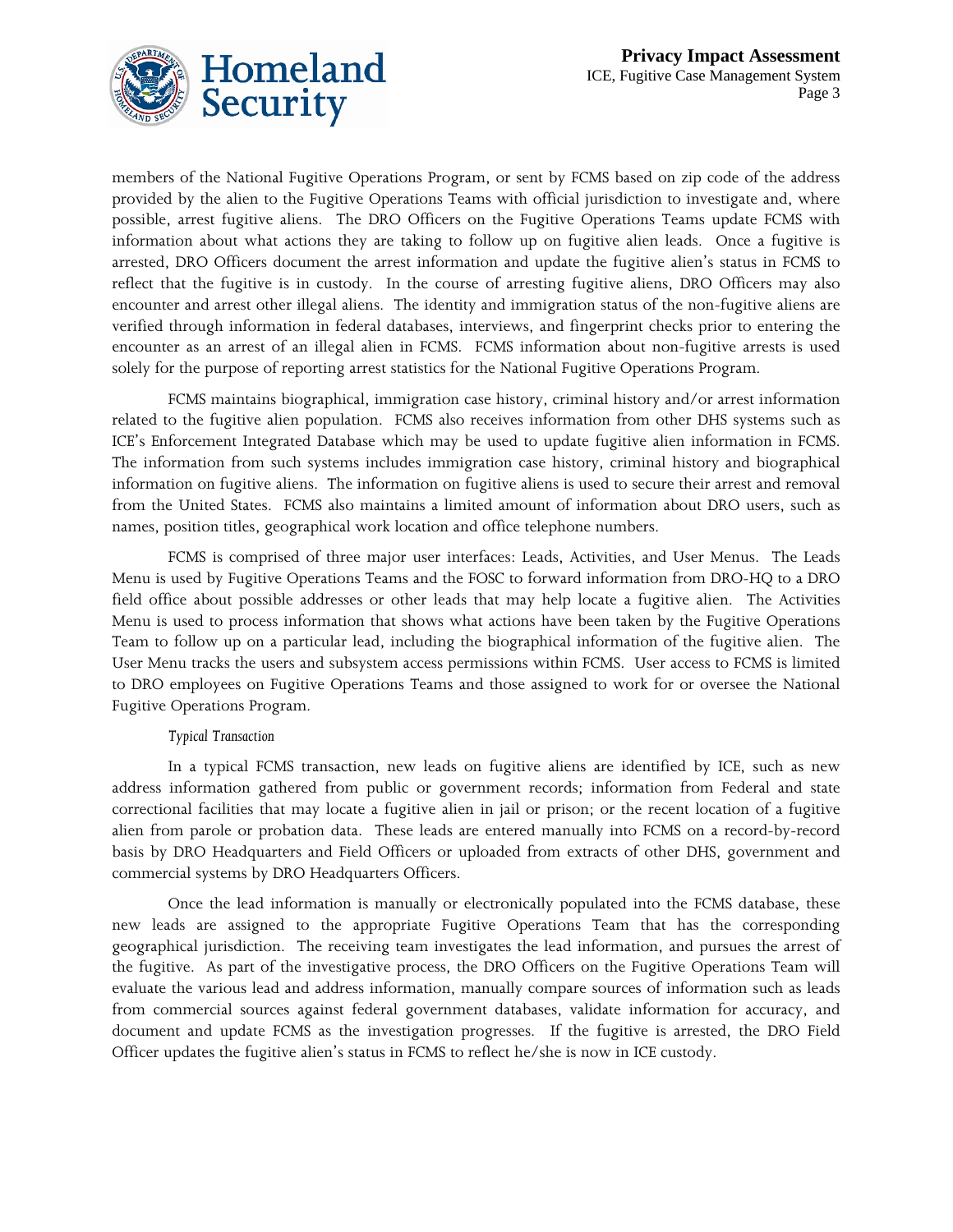

#### **Section 1.0 Characterization of the Information**

*The following questions are intended to define the scope of the information requested and/or collected as well as reasons for its collection as part of the program, system, rule, or technology being developed.* 

#### **1.1 What information is collected, used, disseminated, or maintained in the system?**

FCMS consists of biographical, lead, and arrest data which facilitates the identification and removal of fugitive aliens from the United States. The information that is collected, used, disseminated and maintained in FCMS consists of the following:

- Fugitive alien information, to include:
	- Biographical: Name, aliases, place and date of birth, Social Security number (SSN), Alien Number (A-Number), sex, gang affiliations (if any) and possible U.S. addresses.
	- Immigration Case History: Date of last known U.S. entry, place of last U.S. entry, removal charges, entry class, prior DHS apprehension date(s), removal case category, docket case office, Treasury Enforcement Communications System (TECS) Number (if any), and ICE custody date.
	- Criminal History: FBI number, Fingerprint Identification Number (FIN), mug shots, State Identification (SID) number, summary of conviction(s), and conviction date(s).
- Non-fugitive alien information, concerning non-fugitive illegal aliens arrested during Fugitive Operation Team activities. This information is limited to the A-Number and date and location of the arrest. The information is only collected as a statistical record of the arrest of an illegal alien who is a non-fugitive at the time of arrest and not to track the immigration history of the alien. The non-fugitive alien information is not updated to reflect a change in immigration status, i.e., change from non-fugitive alien to fugitive alien or from non-fugitive alien to a U.S. citizen. Any change of immigration status is reflected in other immigration-related systems.
- Activity (Officer) information, to include type of action (e.g., arrest, surveillance, etc.); name, title, and field office of the officer; action location; operation name (if any); address of location where and date when a fugitive or illegal alien is arrested; any notes that the officer inputs regarding the case (e.g., checks run, addresses checked, etc.) .
- Lead information, to include lead number; information about the source of the lead (agency, officer name, etc.); DRO Field Office point of contact and other information on referral of the lead to the field; and lead notes, which vary but generally contain information concerning possible addresses for the fugitive alien and systems checks performed by DRO Officers.

FCMS also consists of a reporting tool that compiles statistical information to generate various reports for investigative and program analysis. Leads Reports provide the number of total leads, the number of leads closed, and the percentage of leads closed for every field office during a designated period of time. Total Fugitive and Non-Fugitive Enforcement Activity Reports provide the number of fugitive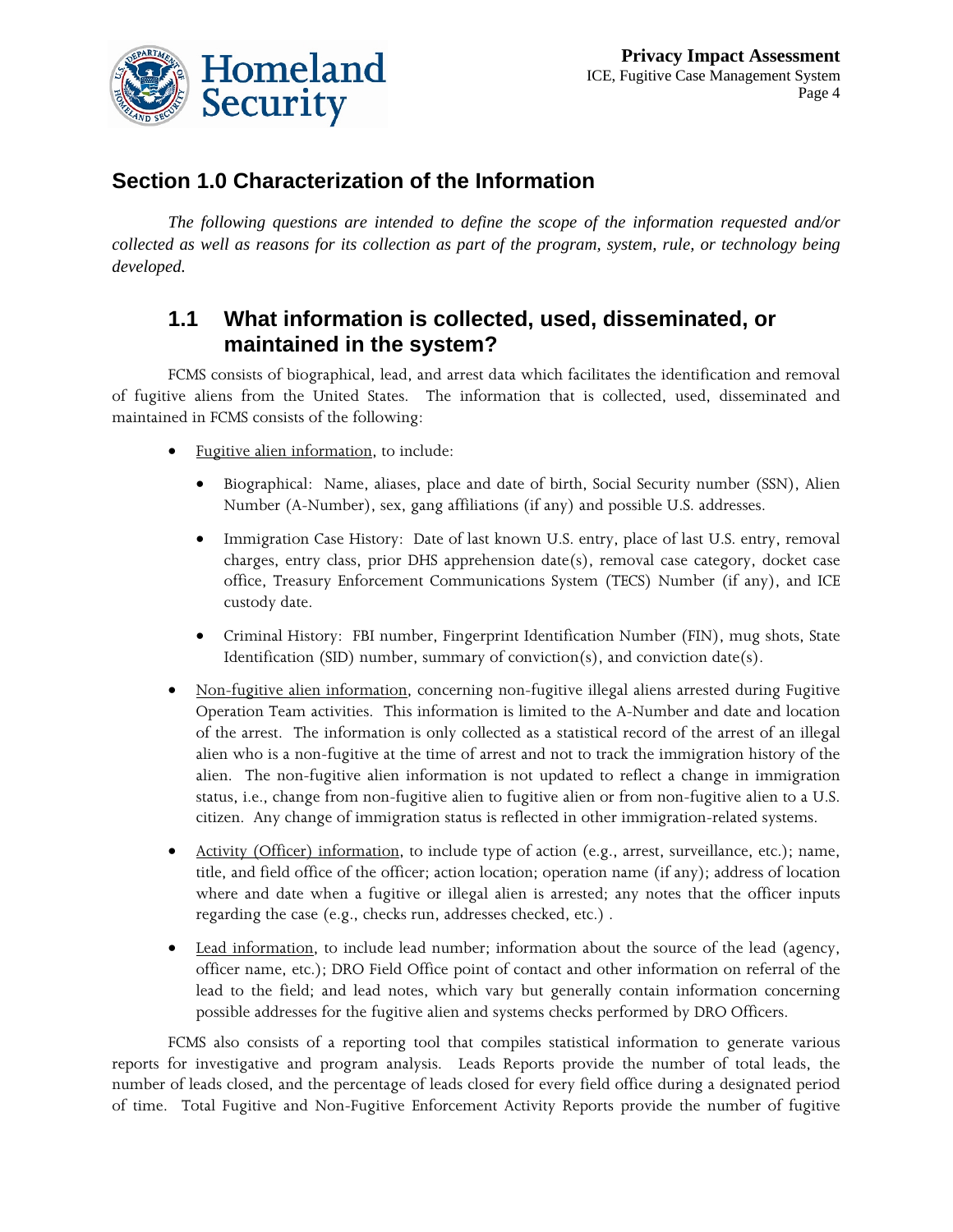

(criminal and non-criminal) and non-fugitive (criminal and non-criminal) arrests and the number of fugitive and non-fugitive removals for each Field Office during a designated time period. These reports do not contain PII and are used for statistical purposes only.

## **1.2 What are the sources of the information in the system?**

ICE obtains fugitive alien information from ICE systems; public or government records; Federal and State correctional facilities that may locate a fugitive alien in jail or prison; other DHS and government systems that contain information about the alien as the result of immigration enforcement or other law enforcement encounters with the alien; records of the alien's admission into the U.S; and commercial data aggregators. Additionally, information can also be collected directly from the alien at the time of arrest and/or placement into ICE custody, and from the DRO Officers during the arrest activities. The specific sources of the information collected, used, disseminated and maintained in FCMS are as follows:

Fugitive alien information may be obtained from the alien at the time of arrest and/or placement into ICE custody, as well as from ICE's Enforcement Integrated Database (EID), Removable Alien Records System (RARS) System of Records, (DHS/ICE-011, May 5, 2009, 74 FR 20719), other Federal systems of records, and other sources.

Non-fugitive alien information is obtained from the alien at the time of arrest and/or placement into ICE custody, and EID.

Activity information is obtained from DRO Field Officers manually inputting information obtained from directly performing the activity related to tracking leads, or locating and arresting a fugitive.

Lead information is obtained from the following sources:

- DRO Field Officers manually inputting information based on their evaluation of the various lead and address information; comparison sources of information; validation of information for accuracy; and documenting and updating FCMS with all of the collected data.
- Manual and batch checks against U.S. Postal Service commercially available data sets that update city and state information by zip code. These data sets do not contain PII.
- Commercial databases

FCMS itself is the source of information for the various FCMS reports the system generates (described in Question 1.1 above). These reports do not contain any PII and are solely statistical in nature.

#### **1.3 Why is the information being collected, used, disseminated, or maintained?**

The mission of DRO is to ensure the departure of all removable aliens from the United States. FCMS supports this mission by enabling DRO Officers to track and process biographical, biometric, lead, and arrest information for the purpose of locating, arresting, and removing fugitive aliens from the United States.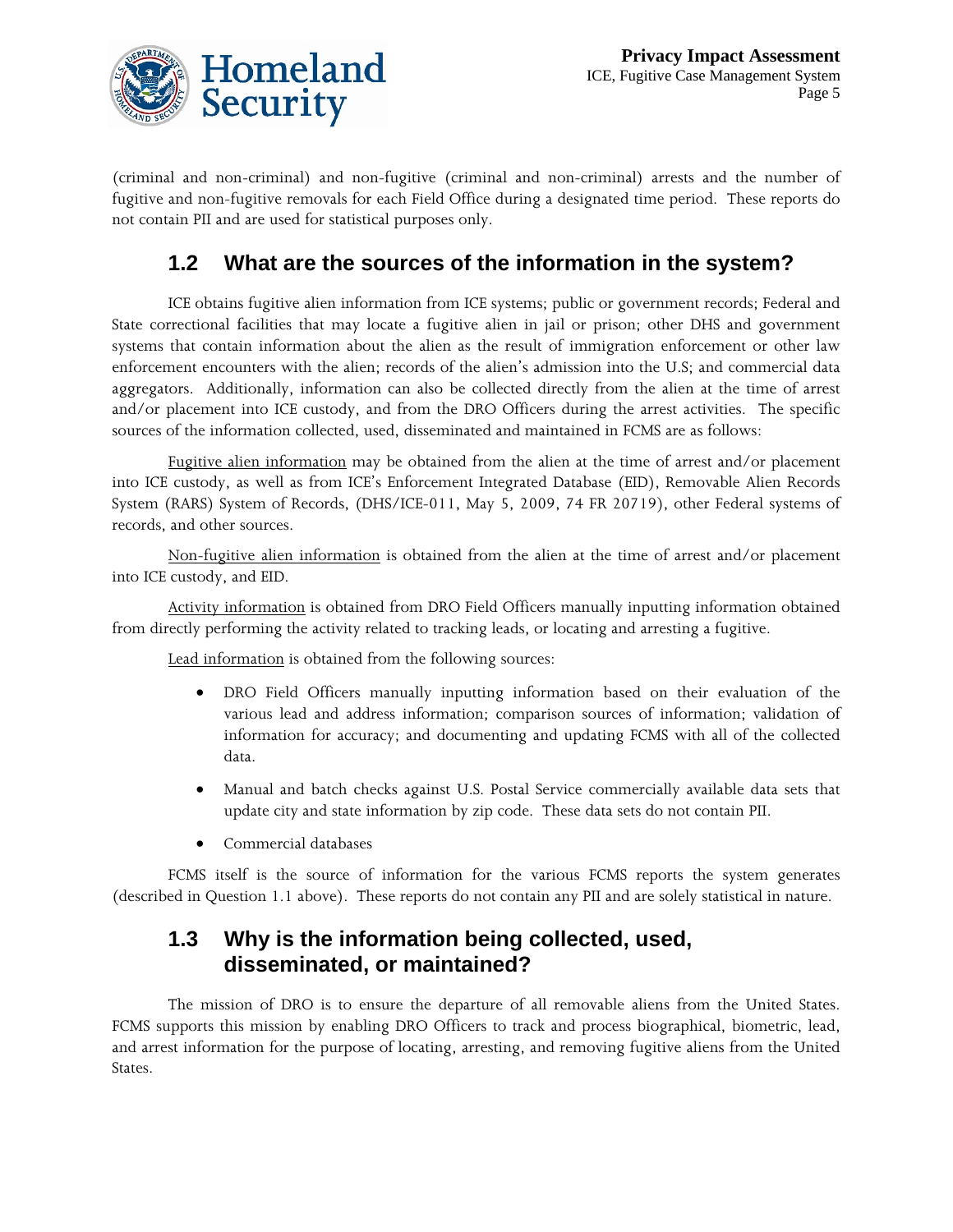

Fugitive alien information, to include biographical and/or biometric data, is used to facilitate the correct identification of the fugitive alien. An alien's FBI number is necessary for determining criminal history information and the A-Number is needed for determining immigration status. Additionally, any Social Security number associated with an alien is used to help confirm the correct identification of the fugitive alien.

Non-fugitive alien information is only collected in the event that a DRO Field Officer encounters an illegal alien during the process of tracking a fugitive lead and/or arresting a fugitive alien as part of enforcing the overall ICE mission. Aliens are identified as illegal non-fugitives when they are illegally present in the United States but have not been placed in immigration removal proceedings by DHS. DRO Officers verify the identity and immigration status of the non-fugitive aliens by reviewing information in Federal databases, conducting interviews, and running fingerprint checks prior to entering the encounter as an arrest of an illegal alien in FCMS. The arrest information (e.g., A-Number, arrest date and arrest location) pertaining to the alien is recorded in FCMS and serves as a statistical record of the arrest. The illegal alien is noted in FCMS as a non-fugitive alien and the information is used only for statistical reporting on the performance of the National Fugitive Operations Program. The non-fugitive alien information is not updated to reflect a change in immigration status, i.e. change from non-fugitive alien to fugitive alien or from non-fugitive alien to a U.S. citizen. Any change in the alien's immigration status is reflected in other immigration-related systems.

DHS immigration enforcement data, immigration removal case information and custody status from EID (when available), and biographical and arrest booking data from EID is used to provide any existing ICE case information that is available on the fugitive alien. Immigration case history information is used to determine the likelihood of whether the fugitive alien remains in the country or has already left the country. Criminal history information is one factor that may be used to prioritize the allocation of time and resources of the Fugitive Operations Teams to those fugitive aliens with a criminal history and assess risk.

Custody information is used to determine if any aliens with outstanding removal orders are already incarcerated. Immigration benefit data is used to help remove cases from the fugitive backlog where the alien received an immigration benefit (e.g., lawful permanent resident status) after receiving a final order for removal.

Address data from the U.S. Postal Service is used to update city, county and state information by zip code on a monthly basis. This information is used to ensure that address data tables within FCMS are routinely updated to accurately report city place names by zip code. In addition, address data and validation as indicated by batch and manual checks of commercial databases are used to increase the probability in identifying valid and credible address matches to determine where fugitive aliens could be residing.

Activity information, inputted by DRO Field Officers, is used to document and manage DRO fugitive case and arrest information. Lead information is used to assist Fugitive Operations Teams to locate fugitive aliens.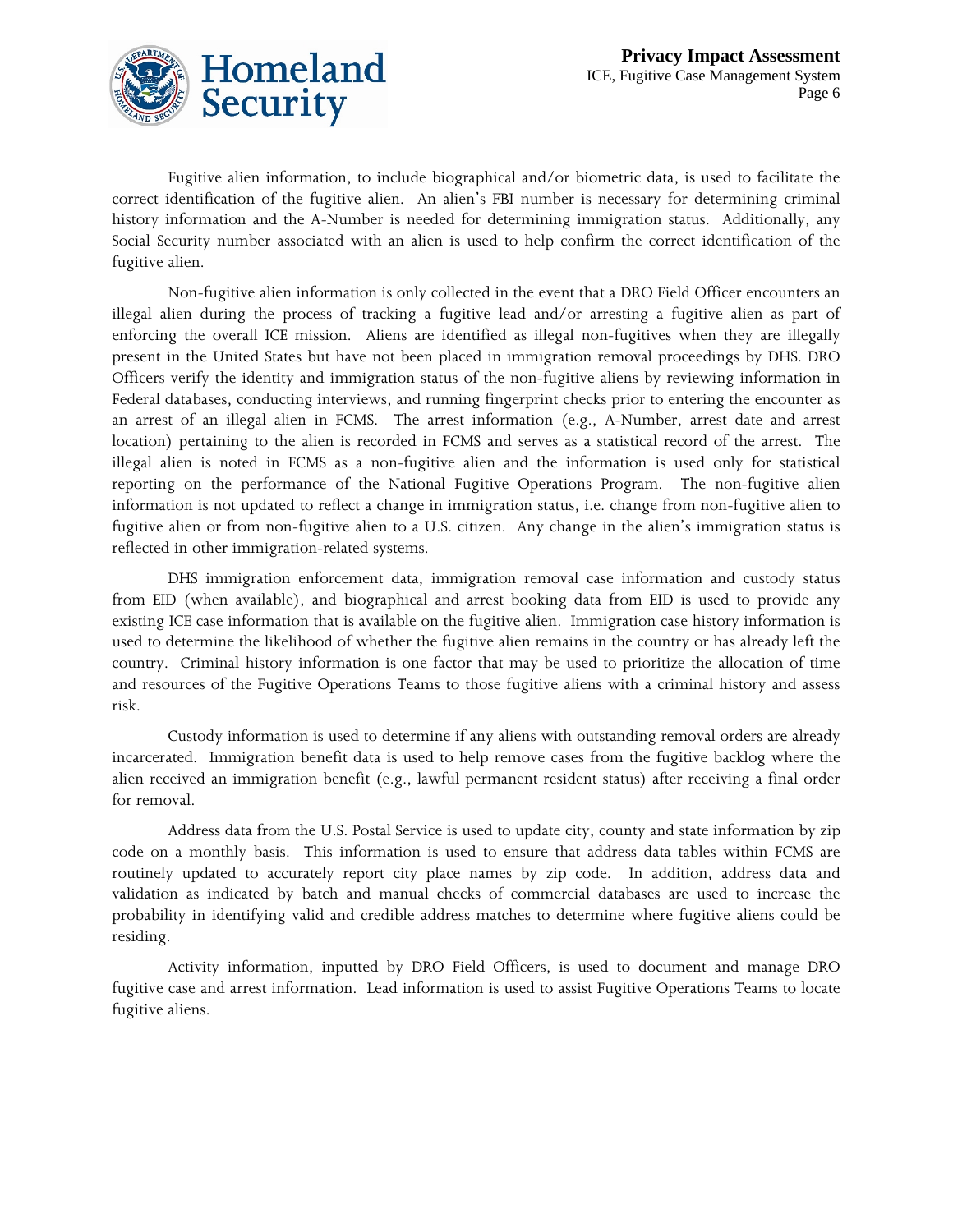

### **1.4 How is the information collected?**

Information can be collected directly from the fugitive or illegal alien at the time of arrest and/or placement into ICE custody, as well as from the DRO Officers during the arrest activities. This information is manually entered in the system. Other information is collected from internal and external systems through data extracts that are manually reviewed and edited to reduce inaccurate or corrupted data, which may include personal information, and resulting outputs are uploaded into FCMS. ICE primarily collects information from the data sources referenced in Question 1.2, which generate new fugitive alien cases and update existing case information in FCMS.

Much of the information pertaining to a particular fugitive alien that is contained within FCMS is derived from the original arrest processing of the alien in the EID system. This information is collected through a daily extract from EID. DRO Officers manually update the case data as they gather information through the arrest process and ICE custody events; the results of batch processing of addresses information from commercial sources; and the various sources of information documented in Question 1.2 to locate fugitive aliens and document arrests.

#### **1.5 How will the information be checked for accuracy?**

DRO Officers manually verify and validate the lead and arrest information against information in other DHS systems when they are investigating each case in FCMS. Specifically, DRO Officers de-conflict and/or validate information contained in FCMS manually when they receive lead information and begin to investigate a fugitive alien's location. For example, when a DRO Officer receives a possible new address for a fugitive alien, he or she may run checks of EID, to verify that the individual is a fugitive before performing surveillance at the location. Any new information resulting from the manual checks and verification is entered in FCMS to provide comprehensive notes and information of the fugitive investigative process.

Internal quality control features also exist in FCMS to minimize data entry error by DRO Officers. For example, field-level validation is used to ensure appropriate data is entered into specialized fields (e.g., Social Security number fields must contain nine numerical digits, and a date field must be formatted as a date and fall within a certain date range). System defaults ensure when actions are taken, key values are automatically generated and saved. User input is limited in many cases to drop down input lists of valid responses. Before any data is saved in FCMS, if the data needs to be verified, code executes to iterate through the text boxes verifying the data. If an error exists, the user is prompted to correct it.

In addition, electronic batch audits of FCMS information occur when data extracts from other DHS systems are imported into FCMS. There are several validation and verification processes that cross check the various address and lead information obtained from external systems. These checks are a set of business rules and system logic that assist in identifying conflicting data, ranking the validity of addresses and leads, and checking for anomalies. These checks are performed regularly to ensure FCMS's data integrity by assessing the integrity and the reliability of the internal and external information stored.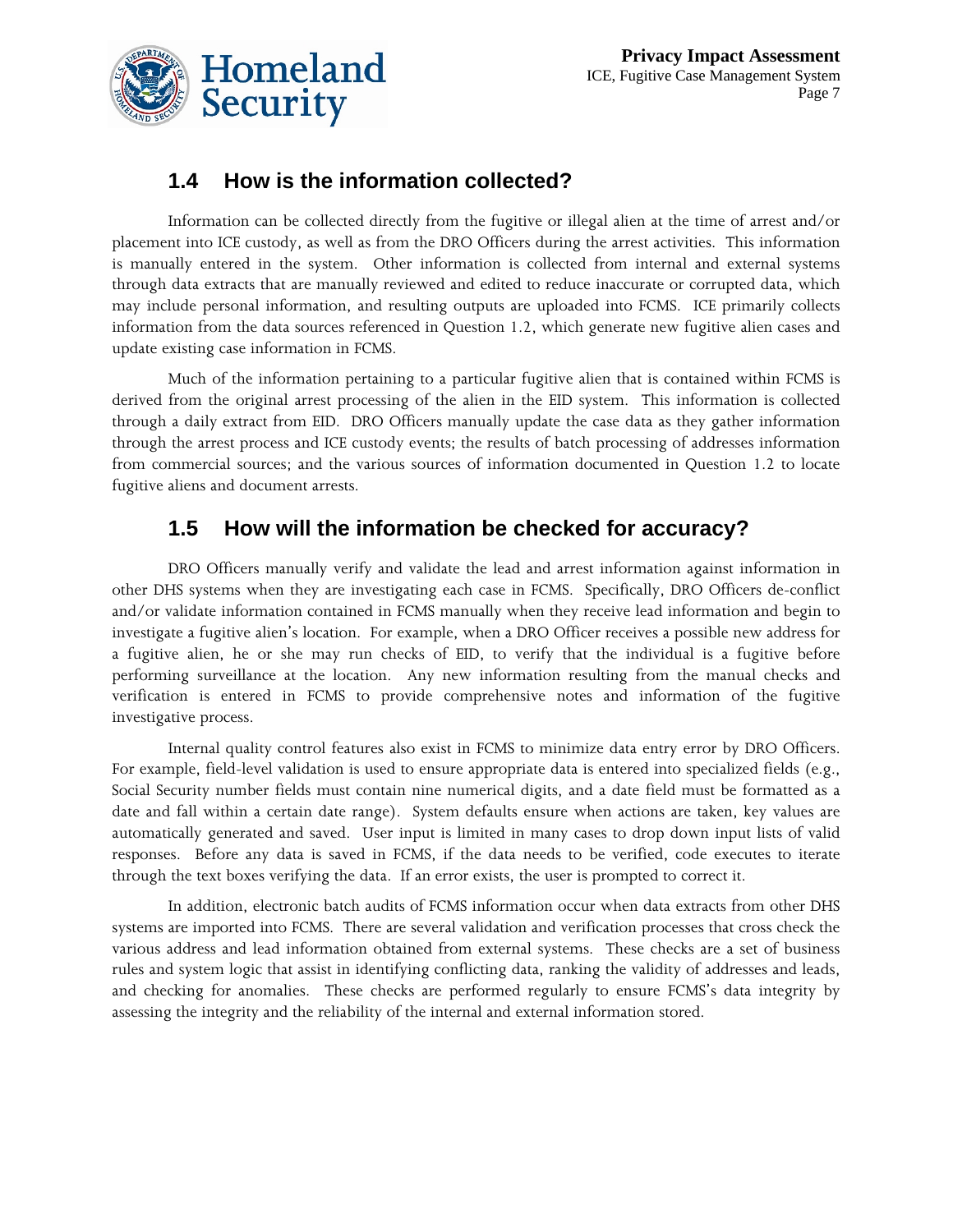

#### **1.6 What specific legal authorities, arrangements, and/or agreements defined the collection of information?**

DHS has been authorized to collect information for this program pursuant to the following authorities; 8 U.S.C. § 1103; 8 U.S.C. § 1225; 8 U.S.C. § 1226; 8 U.S.C. § 1324; 8 U.S.C. § 1360(b); 8 U.S.C. §§ 1365a and 1365b.

### **1.7 Privacy Impact Analysis: Given the amount and type of data collected, discuss the privacy risks identified and how they were mitigated.**

**Privacy Risk:** FCMS could present a risk of the over-collection of PII.

**Mitigation:** ICE collects only a limited amount of information necessary to locate, arrest, and remove fugitive aliens in the most efficient manner. All PII collected is necessary to perform immigration law enforcement activities. For example, an alien's FBI number is necessary for determining criminal history information and the A-Number is needed for determining immigration status. For information collected pertaining to non-fugitive aliens, ICE only collects the minimum amount of arrest information (i.e., A-Number, and date and location of the arrest) to support statistical reporting on the performance of the Fugitive Operations Teams. The limited scope of information collected ensures that the risk of overcollection is mitigated.

**Privacy Risk:** FCMS's use of commercial data could present a risk of data inaccuracy.

**Mitigation:** ICE takes several steps to promote data accuracy and integrity when using commercial data sources. First, multiple commercial sources deemed credible and effective are used to increase the probability in identifying valid and credible address matches. Second, the commercial data providers provide results to ICE with a relevance score to help identify the most useful matches. Third, ICE assesses these results against other available information to identify workable leads, which will be investigated by DRO Officers prior to taking action affecting the individual. For example, when a DRO Officer receives a possible new address for a fugitive alien, he or she may run checks of EID to verify that the individual is a fugitive before performing surveillance at the location.

## **Section 2.0 Uses of the Information**

*The following questions are intended to delineate clearly the use of information and the accuracy of the data being used.* 

### **2.1 Describe all the uses of information.**

FCMS fugitive alien information is used primarily in two ways. First, it is used to manage and document ICE investigations to locate and arrest fugitive aliens, including the generation of leads on where fugitive aliens may be currently located; the creation of Operations Plans, which describe scope of fugitive alien arrest efforts and points of contact for the Fugitive Operations Teams, local police, and emergency services personnel; and documenting Reports of Investigation, which summarize in writing the officer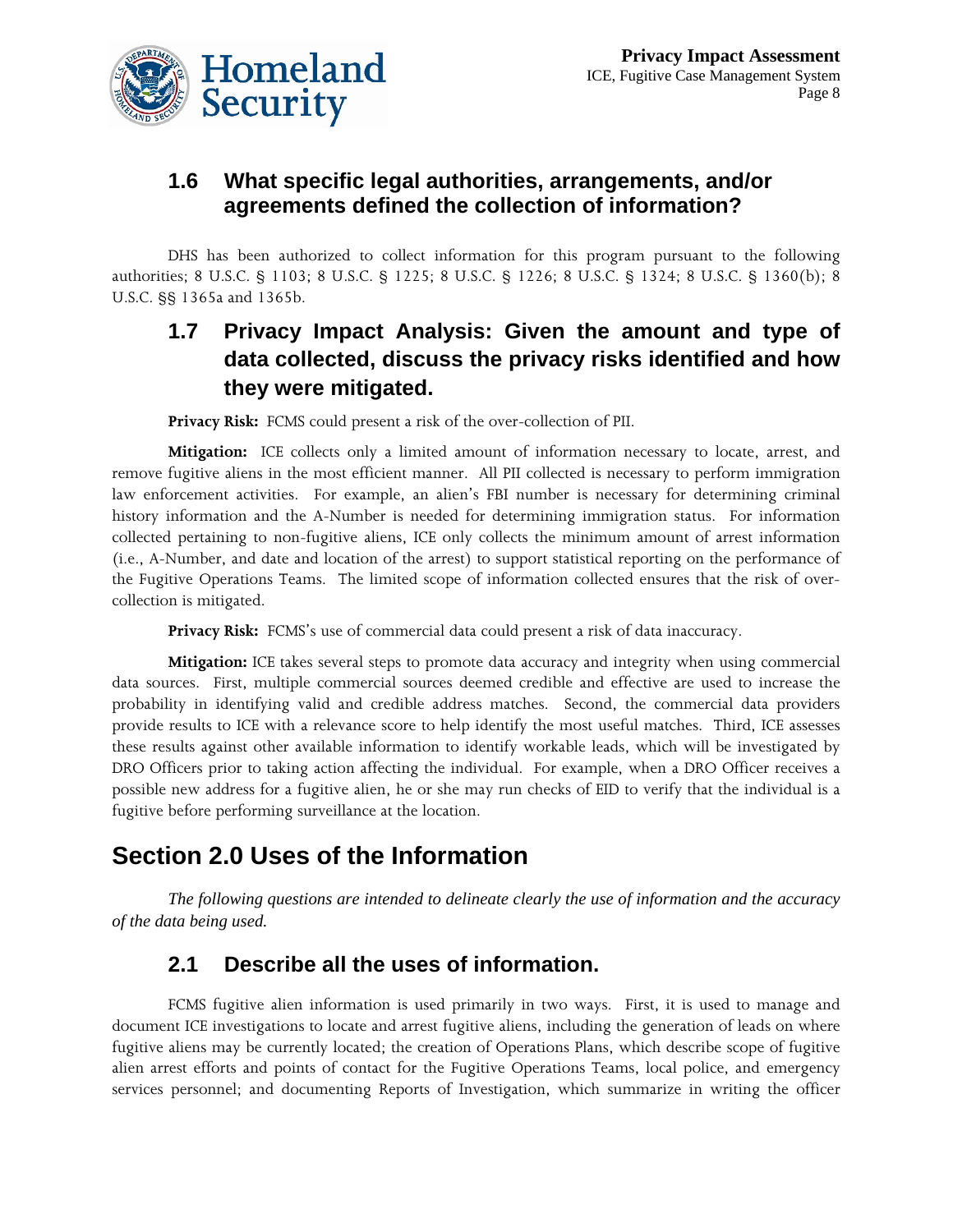

activity including leads, field research and outcome (e.g., arrest). Second, FCMS information is used to generate statistical reports for management, budgeting, reporting and planning purposes within ICE. FCMS statistics are also used for reporting to Congress for program budget evaluation purposes, and for responding to requests from external parties like Congress, auditors, and the media for information about the National Fugitive Operations Program.

Information stored in FCMS about arrests of non-fugitive aliens is used only for statistical reporting purposes.

#### **2.2 What types of tools are used to analyze data and what type of data may be produced?**

FCMS provides DRO Officer and alien information via screens and statistical reports. FCMS has tools that permit users to perform ad hoc queries to search for cases based on biographical information of the alien or by DRO Field Office or sub-office. FCMS also permits users to generate statistical reports as described in Question 1.1 above.

#### **2.3 If the system uses commercial or publicly available data, please explain why and how it is used.**

ICE purchases from the U.S. Postal Service a publicly available data set called City State Product. This data set contains comprehensive information about zip codes and their corresponding city and county names. This information is used to ensure that address data tables within FCMS are routinely updated to accurately report city place names by zip code. The data set is updated monthly and does not contain PII.

ICE also holds contracts with commercial public records aggregators. ICE uses more than one aggregator service to increase the probability of identifying valid and credible address matches for fugitive aliens. Commercial aggregator records call upon a wide range of address sources, thereby optimizing ICE efforts to identify a current or recent address for fugitive aliens.

ICE sends fugitive alien information to the commercial aggregators in batch extracts via email and/or initiates ad hoc searches over a secure Internet connection. The commercial aggregators receive the personal information and then electronically search their databases in an effort to find current address information. The aggregators return the addresses from the search results. ICE assesses these results against other available ICE information to determine which address information is most likely to be an accurate lead. The possible addresses obtained from commercial sources are fed into FCMS as leads for DRO Field Officers to investigate. FCMS also specifically identifies the source of the address leads for reference purposes.

#### **2.4 Privacy Impact Analysis: Describe any types of controls that may be in place to ensure that information is handled in accordance with the above-described uses.**

Contracts with the commercial aggregators prohibit their sale or use of FCMS data for purposes other than providing results of commercial data queries to ICE. In addition, all FCMS users complete mandatory ICE annual privacy and security training, which stresses the importance of appropriate and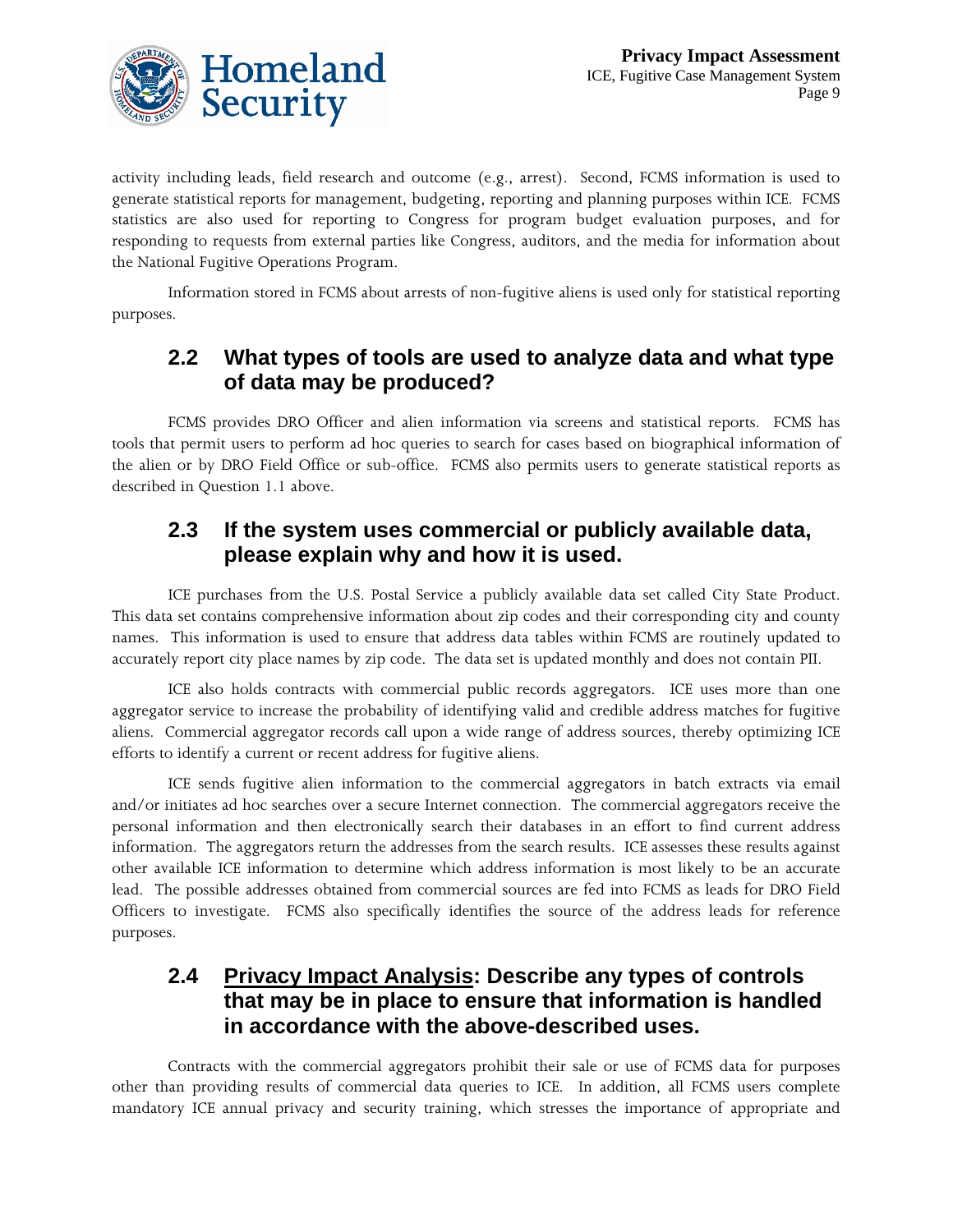

authorized use of personal data in government systems. Individuals who are found to have accessed or used the FCMS data in an unauthorized manner will be disciplined in accordance with ICE policy. Also, FCMS users are assigned access roles that are pre-designated by their position and their supervisor. Only minimum access is provided using role-based privileges to ensure system integrity. FCMS system administrators and IT support staff are trained on and required to perform their duties in accordance with ICE security and privacy procedures. These controls ensure that information is handled in accordance with the above-described uses.

## **Section 3.0 Retention**

*The following questions are intended to outline how long information will be retained after the initial collection.* 

#### **3.1 What information is retained?**

All information described in Question 1.1 is retained in the FCMS database, as is case management information related to fugitive alien cases, such as case closure, transfer, and re-opening actions. The database also retains user transactions to add, update, and change data within the system. FCMS reports, system audit logs and back up tapes are also retained.

#### **3.2 How long is information retained?**

The proposed retention schedule for FCMS records is under review by the National Archives and Records Administration (NARA). Fugitive alien records are proposed to be destroyed ten (10) years after the person has been arrested and removed from the United States. The information on criminal fugitive aliens that have not been arrested and removed would be retained for 75 years from the creation of the record, in accordance with established retention schedules for immigration law enforcement records<sup>[1](#page-9-0)</sup>. For humanitarian reasons, the information regarding a fugitive alien that has not been arrested and removed would be destroyed ten (10) years after the alien reaches 70 years of age, provided the alien does not have a criminal history in the United States. The information regarding a fugitive alien that has obtained legal status would be destroyed ten (10) years after obtaining legal status. A non-fugitive alien's information would be destroyed ten (10) years after arrest and/or removal from the United States, whichever is later.

Audit logs are proposed to be kept for 90 days and back up tapes for 30 days. FCMS reports would be destroyed after ten (10) years or when no longer needed for administrative, legal, audit, or other operations purposes.

<span id="page-9-0"></span><sup>1</sup> 1 The current ENFORCE/IDENT SORN (DHS/ICE-CBP-CIS-001-03, March 20, 2006, 71 FR 13987) reflects the 75 year retention period for immigration related criminal records. In addition, the Alien File and Central Index System SORN (DHS-USCIS-001, January 16, 2007, 72 FR 1755), which is a mixed immigration benefits and enforcement file, reflects the 75 year retention as well.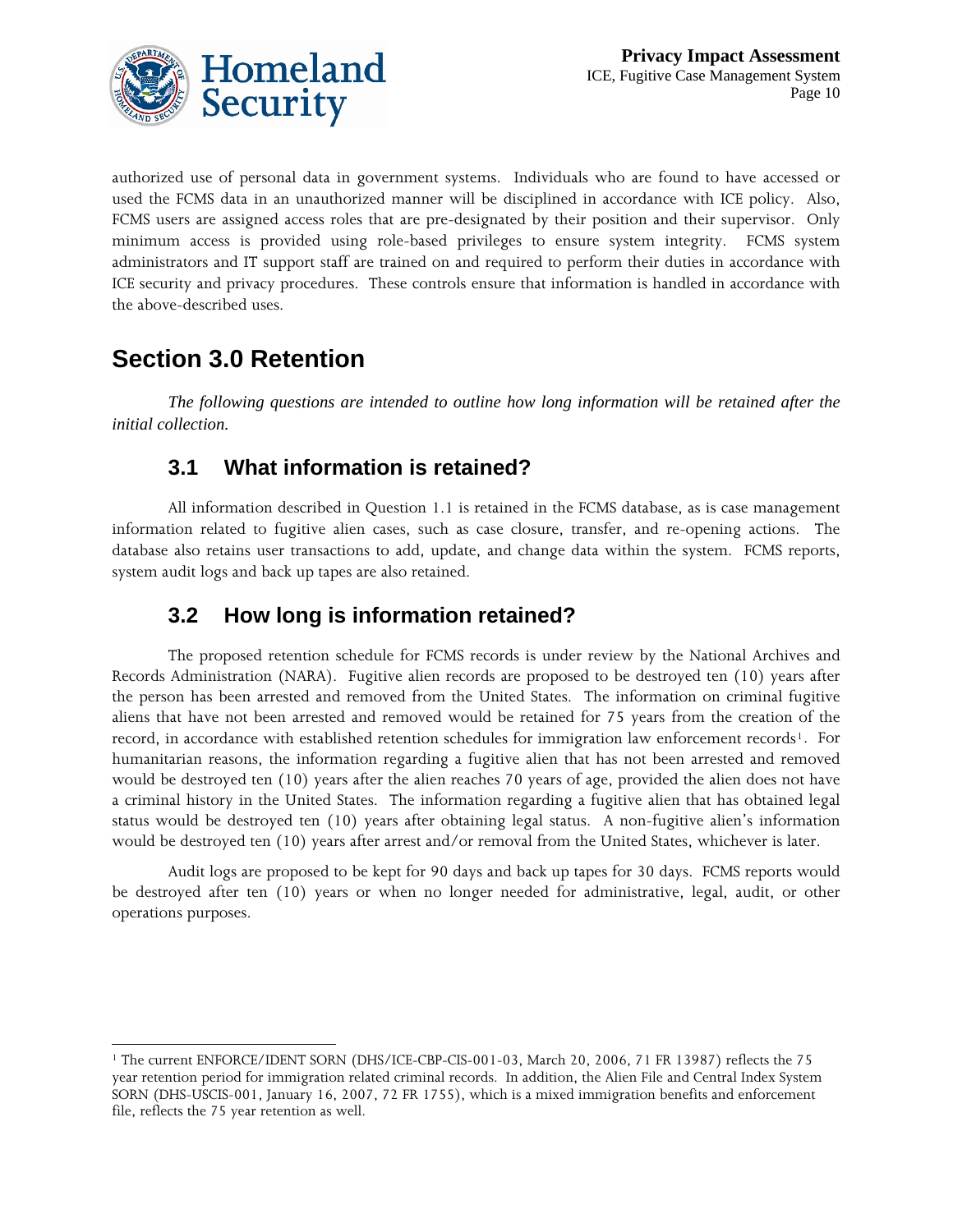

#### **3.3 Has the retention schedule been approved by the component records officer and the National Archives and Records Administration (NARA)?**

A proposed retention schedule has been submitted to NARA for approval.

#### **3.4 Privacy Impact Analysis: Please discuss the risks associated with the length of time data is retained and how those risks are mitigated.**

**Privacy Risk:** Retaining FCMS data longer than necessary would violate the Fair Information Principle of data minimization, which requires systems and programs to retain only the information necessary and relevant to complete the task associated with its initial collection.

**Mitigation:** ICE proposes to retain FCMS data for periods that are appropriately tailored to serve the purpose of the system and to maintain adequate records of the agency's activities in pursuing fugitive aliens. Non-fugitive alien information is retained for ten years, which is the minimum time it is needed to generate statistical reports on the performance of Fugitive Operation Teams. Fugitive alien information is retained for various periods that are tailored to the operational and reporting need for the data based on potential outcomes of the case, i.e., whether the alien has been arrested and removed, obtained legal status, etc. Tailoring retention periods in this manner minimizes the risk that this information is retained longer than necessary and relevant to the program and the agency's mission.

## **Section 4.0 Internal Sharing and Disclosure**

*The following questions are intended to define the scope of sharing within the Department of Homeland Security.* 

#### **4.1 With which internal organization(s) is the information shared, what information is shared and for what purpose?**

ICE does not share FCMS data that contains PII with other DHS components and offices. FCMS statistical reports and data may be provided to other DHS components and offices; however, these reports do not contain PII.

### **4.2 How is the information transmitted or disclosed?**

ICE does not share FCMS data that contains PII with other DHS components and offices.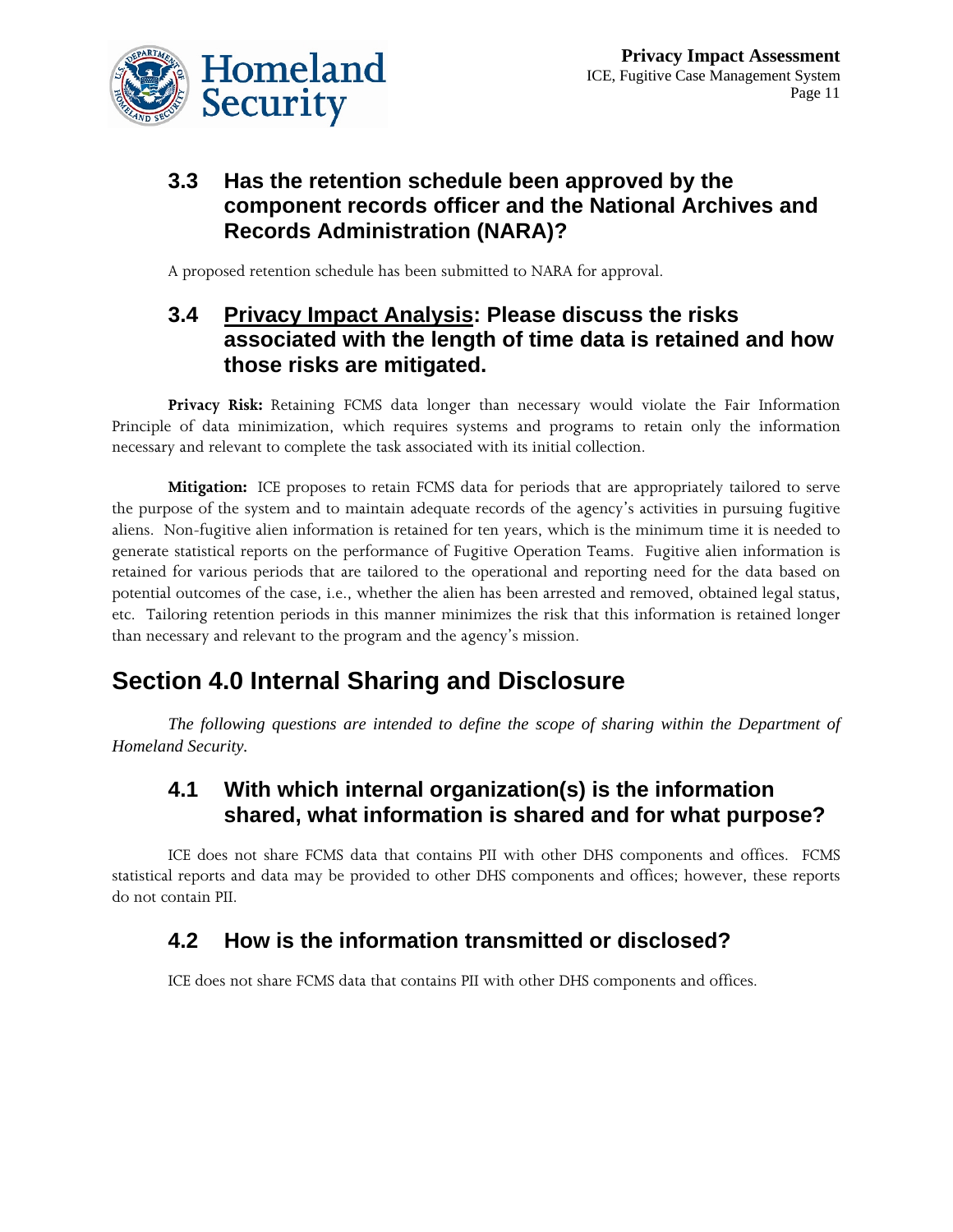

#### **4.3 Privacy Impact Analysis: Considering the extent of internal information sharing, discuss the privacy risks associated with the sharing and how they were mitigated.**

There are no privacy risks associated with sharing FCMS data with other DHS components and offices because only statistical data that does not contain personal information is shared.

## **Section 5.0 External Sharing and Disclosure**

*The following questions are intended to define the content, scope, and authority for information sharing external to DHS; which includes Federal, state and local government, and the private sector.* 

#### **5.1 With which external organization(s) is the information shared, what information is shared, and for what purpose?**

ICE shares extracts of fugitive alien data with commercial data aggregators on a routine basis so that they may conduct batch and ad hoc searches of their proprietary systems to produce potential leads on the fugitive's location. ICE also shares FCMS data on an ad hoc basis with individuals and entities during the course of fugitive alien investigations to help locate the alien. Finally, ICE produces FCMS statistical reports and data that may be provided to Congress, auditors, the media, and other external recipients; however, these reports do not contain PII.

ICE does not share information pertaining to non-fugitive aliens.

**5.2 Is the sharing of personally identifiable information outside the Department compatible with the original collection? If so, is it covered by an appropriate routine use in a System of Records Notification (SORN)? If so, please describe. If not, please describe under what legal mechanism the program or system is allowed to share the personally identifiable information outside of DHS.** 

The external sharing of FCMS data described in Question 5.1 is compatible with the original collection and is permitted under the Enforcement Operational Immigration Records (ENFORCE/IDENT) SORN[2](#page-11-0) (DHS/ICE-CBP-CIS-001-03, March 20, 2006, 71 FR 13987), which covers FCMS data.

#### **5.3 How is the information shared outside the Department and what security measures safeguard its transmission?**

Information between ICE and the commercial aggregators is shared in batch extracts delivered through encrypted electronic transfer and in ad hoc real-time searches through a secure Internet

<span id="page-11-0"></span> $\overline{a}$ <sup>2</sup> Please visit [www.dhs.gov/privacy](http://www.dhs.gov/privacy) for additional information on the Enforcement Operations Immigrations Records (ENFORCE/IDENT) SORN.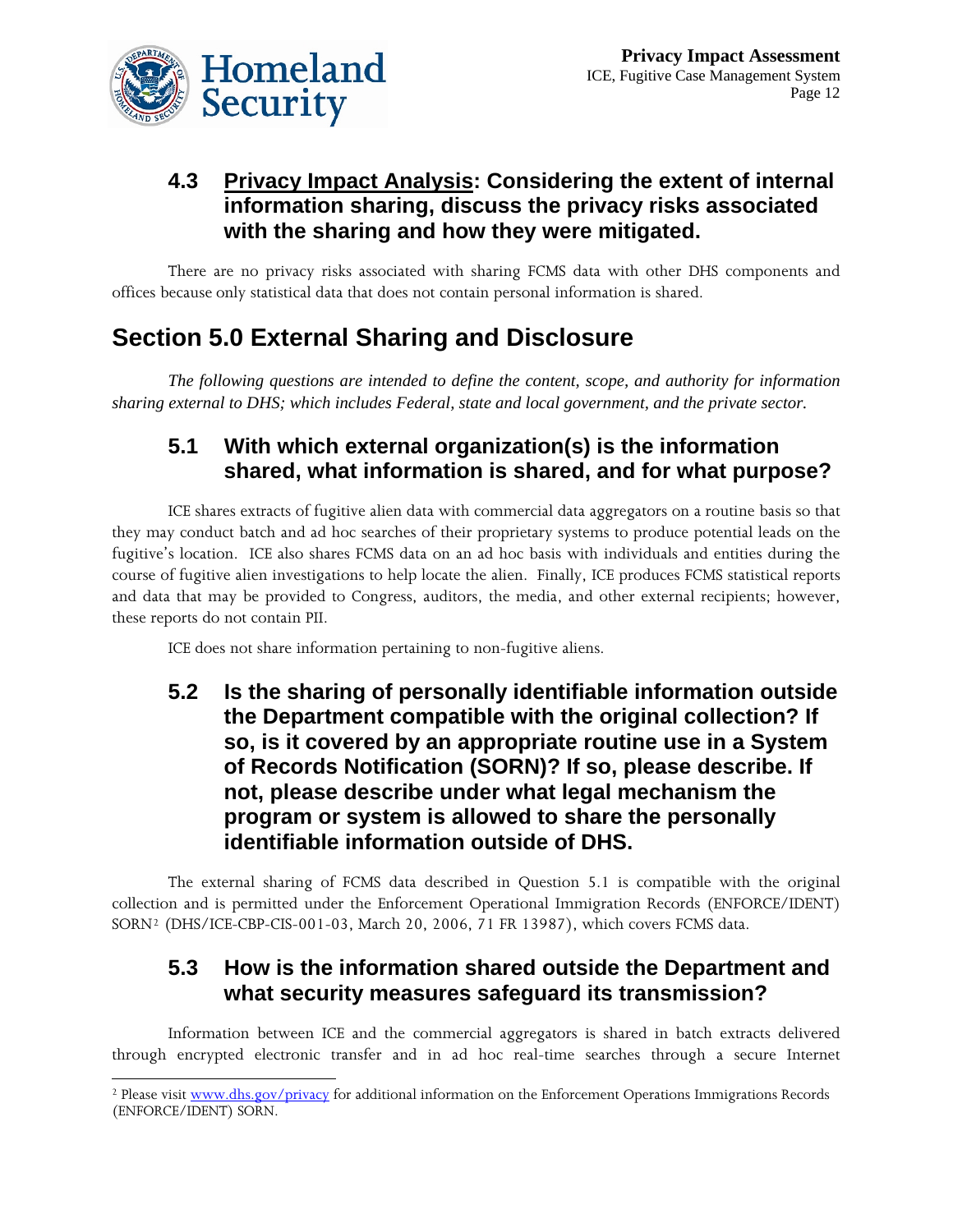

connection. ICE shares FCMS data with individuals and organizations during the course of an investigation only when a DRO Officer deems the disclosure reasonable and appropriate for the purposes of locating and arresting fugitive aliens. The exact method of disclosure during investigations can vary, but all DRO disclosures are made in accordance with DHS policies on the safeguarding of Sensitive PII.

#### **5.4 Privacy Impact Analysis: Given the external sharing, explain the privacy risks identified and describe how they were mitigated.**

**Privacy Risk:** External disclosures could present a risk of the insecure transmission of information.

**Mitigation:** Appropriate security measures have been taken during electronic transmission of FCMS data, including encryption and use of secure Internet connections. Other means of transmission are handled securely in accordance with DHS policy.

Privacy Risk: This is a potential risk that commercial data aggregators will inappropriately use or disclose the FCMS data.

**Mitigation:** Contracts with the commercial aggregators prevent them from sharing or selling FCMS data to any third party, or using the data for any purpose other than providing search results to ICE.

## **Section 6.0 Notice**

*The following questions are directed at the notice to the individual of the scope of information collected, the right to consent to uses of said information, and the right to decline to provide information.* 

#### **6.1 Was notice provided to the individual prior to collection of information?**

Notice provided by ICE to the individual prior to collection of information is limited. This PIA provides notice of the existence of the system. In addition, the ENFORCE/IDENT SORN (DHS/ICE-CBP-CIS-001-03, March 20, 2006, 71 FR 13987) provides notice that information about fugitive aliens is being collected. The arrest event involving fugitives or non-fugitive aliens allows the individuals to know that law enforcement is gathering information about him/her (such as information collected at the time of booking or during interviews).

Notice to individuals is limited because providing notice to fugitive aliens would undermine ICE's efforts to locate fugitive aliens by notifying them of investigative leads that are being pursued in an effort to locate and arrest the alien. It is also limited because the collection of information generally occurs when the alien's location is unknown, therefore providing notice is impractical. Lastly, the collection of information from third parties, such as commercial aggregators, is not made on behalf or at the request of ICE. The third parties collect this information for their own purposes, and are responsible for providing appropriate notice to individuals whose information they collect under applicable laws, either on the forms used to collect the information and/or through other forms of public notice, such as Privacy Act SORNs.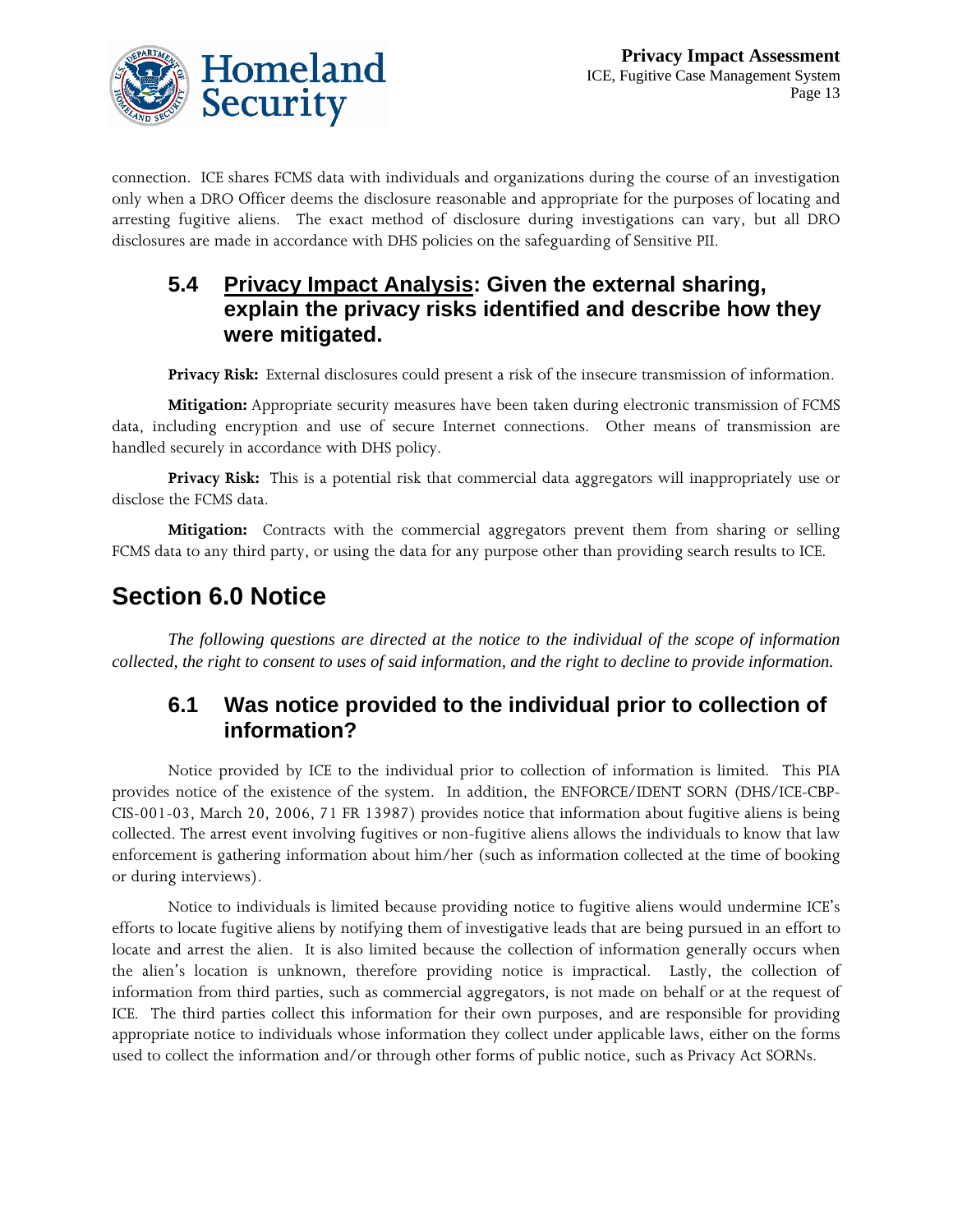

#### **6.2 Do individuals have the opportunity and/or right to decline to provide information?**

In most cases, because of the DHS law enforcement purposes for which the information is collected, opportunities to decline may be limited or nonexistent. Aliens that are arrested do have rights afforded to them under the U.S. Constitution to decline to provide information to law enforcement.

#### **6.3 Do individuals have the right to consent to particular uses of the information? If so, how does the individual exercise the right?**

Because of the DHS law enforcement purposes for which the information is collected, individuals do not have a right to consent to particular uses of the information.

#### **6.4 Privacy Impact Analysis: Describe how notice is provided to individuals, and how the risks associated with individuals being unaware of the collection are mitigated.**

**Privacy Risk:** There is a risk that the public is unaware of the existence of FCMS or that individuals may be unaware of how their personal information is being used.

**Mitigation:** Notice may be provided by the other entities that collect the individuals' information in other contexts. Furthermore, publication of this PIA provides a detailed description of the types of individuals whose information is contained in the system. In the context of a law enforcement system such as FCMS, such notice is sufficient to mitigate any risks associated with a lack of notice of the collection or uses of the information. More specific notice or the opportunity to consent to use of the information would compromise the underlying law enforcement purpose of the system and may put pending investigations and apprehension efforts at risk.

## **Section 7.0 Access, Redress and Correction**

*The following questions are directed at an individual's ability to ensure the accuracy of the information collected about them.* 

#### **7.1 What are the procedures that allow individuals to gain access to their information?**

Individuals may request access to records about them in FCMS by following the procedures outlined in the ENFORCE/IDENT SORN (DHS/ICE-CBP-CIS-001-03, March 20, 2006, 71 FR 13987). All or some of the requested information may be exempt from access pursuant to the Privacy Act in order to prevent harm to law enforcement investigations or interests. Providing individual access to records contained in FCMS could inform the subject of an actual or potential criminal, civil, or regulatory violation investigation or reveal investigative interest on the part of DHS or another agency. Access to records could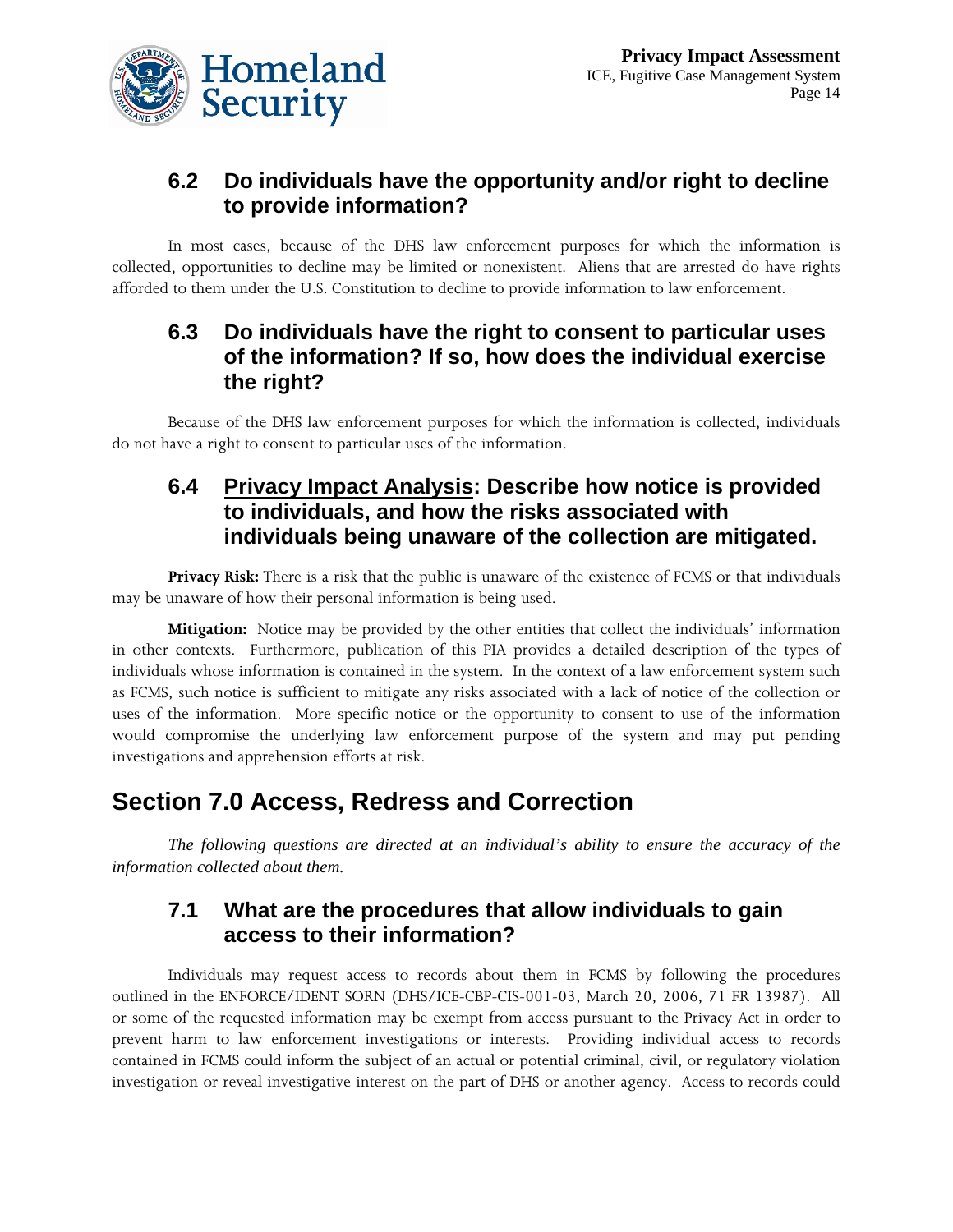

also permit the individual who is the subject of a record to impede the investigation, to tamper with witnesses or evidence, and to avoid detection or apprehension.

In addition to the procedures above, individuals seeking notification of and access to any record contained in this system of records, or seeking to contest its content, may submit a request in writing to:

ICE FOIA Officer 800 North Capitol Street, N.W. 5th Floor, Suite 585 Washington, D.C. 20528

Individuals may also submit requests by fax at 202-732-0310 or by email at ice-foia@dhs.gov. Please see the ICE FOIA Office's website for additional information (http://www.ice.gov/foia/index.htm). If an individual believes more than one component maintains Privacy Act records concerning him or her the individual may submit the request to the Chief Privacy Officer, Department of Homeland Security, 245 Murray Drive, S.W., Building 410, STOP-0655, Washington, D.C. 20528.

#### **7.2 What are the procedures for correcting inaccurate or erroneous information?**

If individuals obtain access to the information in FCMS pursuant to the procedures outlined in the ENFORCE/IDENT SORN (DHS/ICE-CBP-CIS-001-03, March 20, 2006, 71 FR 13987), they may seek correction of any incorrect information in the system by submitting a request to correct the data. The data correction procedures are also outlined in the ENFORCE/IDENT SORN. All or some of the requested information may be exempt from amendment pursuant to the Privacy Act in order to prevent harm to law enforcement investigations or interests. Amendment of the records could interfere with ongoing investigations and law enforcement activities and may impose an impossible administrative burden on investigative agencies.

In addition to the procedures above, individuals seeking notification of and access to any record contained in this system of records, or seeking to contest its content, may submit a request in writing to:

ICE FOIA Officer 800 North Capitol Street, N.W. 5th Floor, Suite 585 Washington, D.C. 20528

Individuals may also submit requests by fax at 202-732-0310 or by email at ice-foia@dhs.gov. Please see the ICE FOIA Office's website for additional information (http://www.ice.gov/foia/index.htm). If an individual believes more than one component maintains Privacy Act records concerning him or her the individual may submit the request to the Chief Privacy Officer, Department of Homeland Security, 245 Murray Drive, S.W., Building 410, STOP-0655, Washington, D.C. 20528.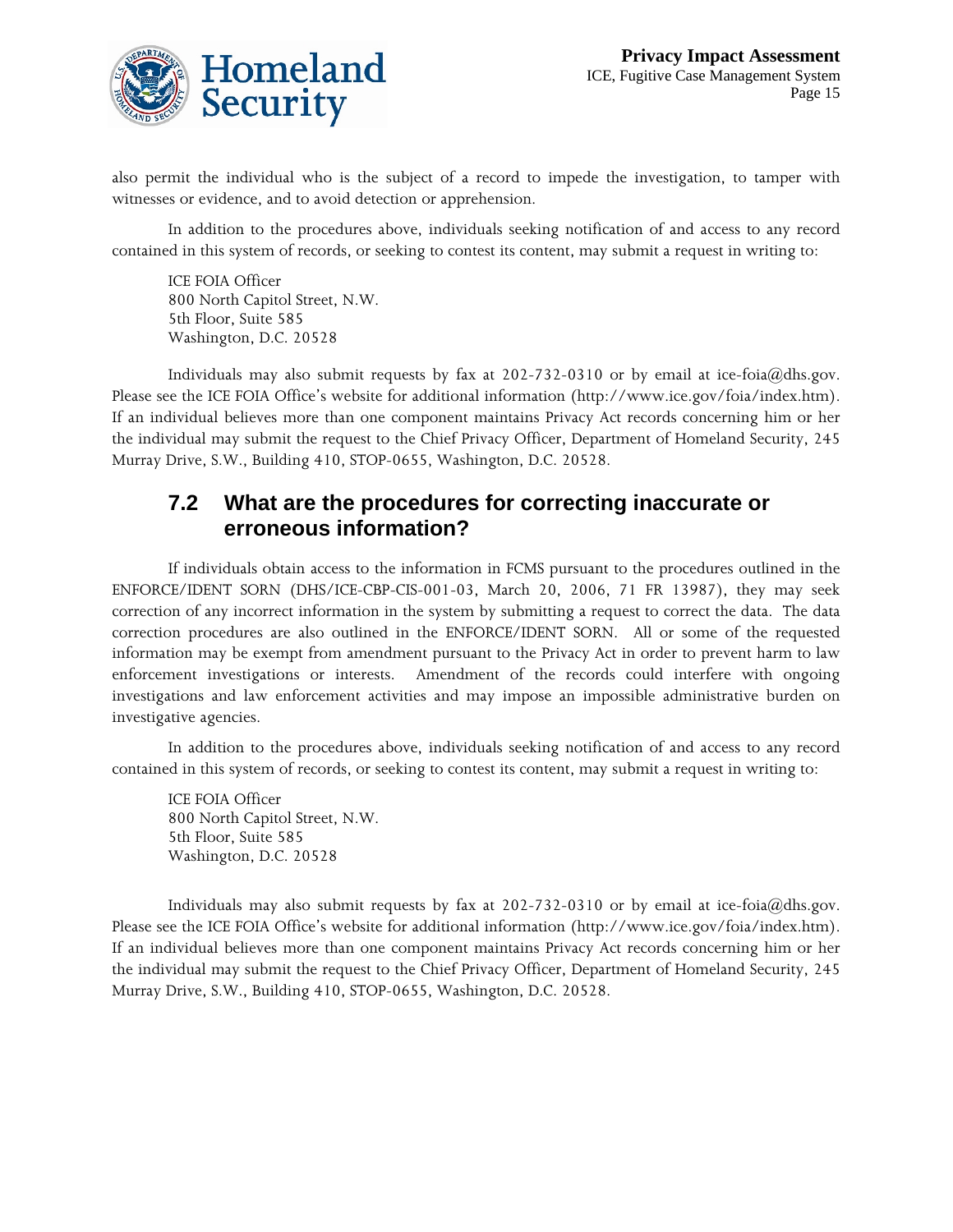

#### **7.3 How are individuals notified of the procedures for correcting their information?**

The procedure for submitting a request to correct information is outlined in this PIA in Questions 7.1 and 7.2.

#### **7.4 If no formal redress is provided, what alternatives are available to the individual?**

As stated above, individuals may submit requests for information and correction as permitted by the Privacy Act, which will be reviewed and corrected on a case-by-case basis. As noted previously, the purpose of the database is to aid in locating fugitive aliens. Specifically, once these individuals are located, immigration proceedings provide an avenue to provide any redress as to such status. It is the primary responsibility of the original source data owners to maintain accurate information and provide a means for individuals to access and correct inaccurate records.

#### **7.5 Privacy Impact Analysis: Please discuss the privacy risks associated with the redress available to individuals and how those risks are mitigated.**

**Privacy Risk:** There are risks of a lack of access to information and inability to seek redress and correction.

**Mitigation:** Redress is available through requests as described above; however, providing individual access and/or correction of the records may be limited for law enforcement reasons as expressly permitted by the Privacy Act. Permitting access to the records contained in FCMS could inform the fugitive alien of ICE's activities and leads in attempting to arrest him or her. Access to these records could also permit the fugitive alien to impede ICE's investigation, to tamper with witnesses or evidence, and to avoid detection or apprehension. Amendment of the records could interfere with ongoing investigations and law enforcement activities and may impose an impossible administrative burden on investigative agencies. The existing redress procedures are adequate to address the individual's right to access and correct their records.

## **Section 8.0 Technical Access and Security**

*The following questions are intended to describe technical safeguards and security measures.* 

#### **8.1 What procedures are in place to determine which users may access the system and are they documented?**

Access to FCMS information is limited to only DRO employees assigned to work for or oversee the National Fugitive Operations Program, including DRO Officers assigned to the Fugitive Operations Teams. A DRO employee who seeks access to FCMS must obtain a supervisor's certification that access is appropriate and related to that individual's duties. A user request form is completed and signed by the supervisor. The roles and privileges assigned to a particular user are predetermined depending on that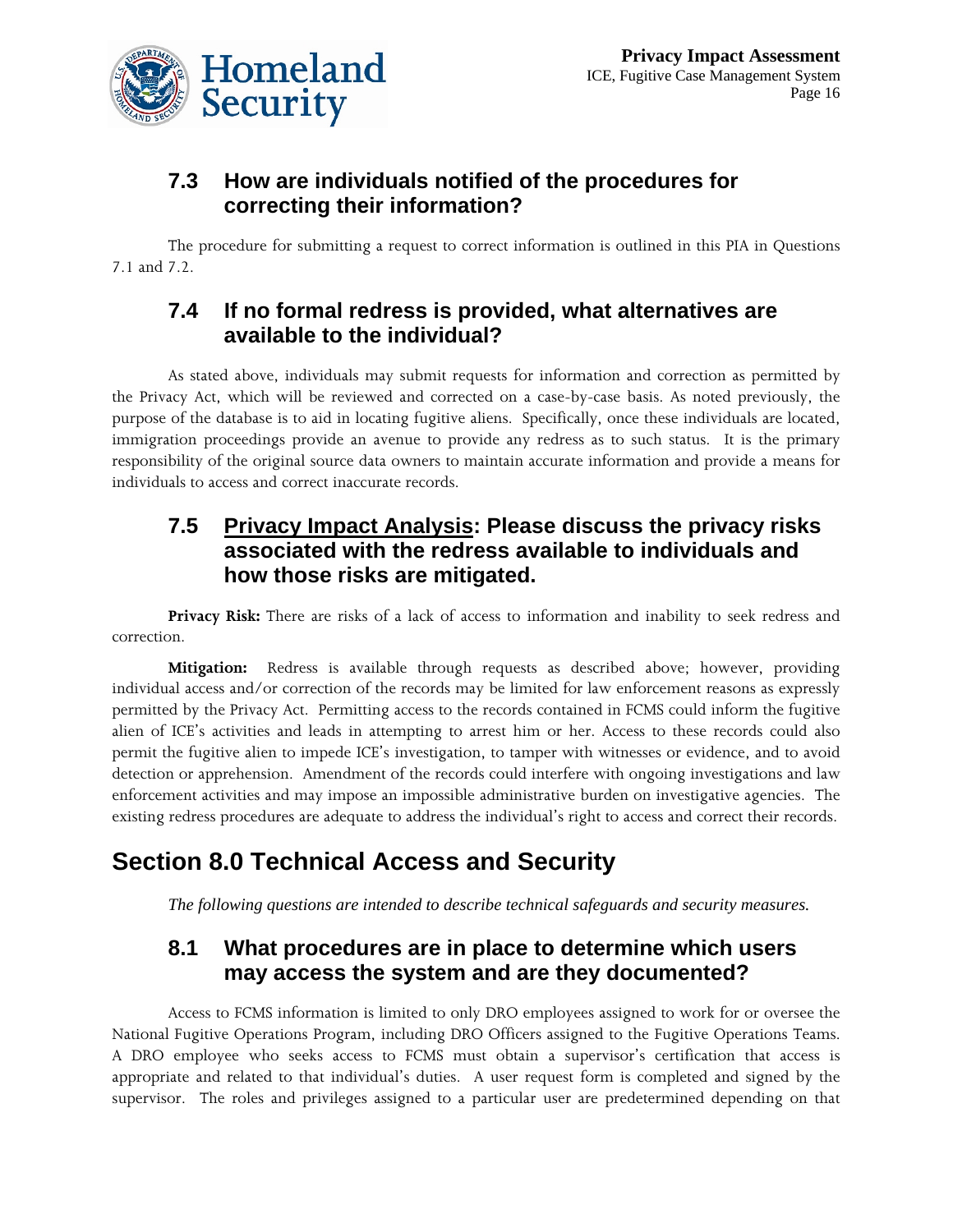

user's function and position within ICE. The FCMS user roles and access are directly tied to the user interfaces within the application: Lead Access and Activity Access Menus. The available permissions allow users to have read-only, read/add/update, or full access, depending on their position and duties. There are a limited number of employees that have system administrator roles and their ability to change data is limited and audited.

#### **8.2 Will Department contractors have access to the system?**

Yes. FCMS is accessed by contract support staff that provide IT development, operations and maintenance, and technical support for the system. In addition, contractors that are supporting ICE's effort to reduce the fugitive alien case backlog also have access to FCMS. No other DHS contractors have access to FCMS. Contractors are only granted access to the system when it is necessary for them to accomplish an agency function related to FCMS. All contractors must successfully complete a background investigation before they will be provided FCMS access privileges.

#### **8.3 Describe what privacy training is provided to users either generally or specifically relevant to the program or system?**

All ICE personnel and contractors complete annual mandatory privacy and security training and training on Securely Handling ICE Sensitive but Unclassified (SBU)/For Official Use Only (FOUO) Information. Additionally, system users receive training on appropriate uses of FCMS as part of DRO's Fugitive Operations Training. The FCMS User Guide also provides instructions relating to the operations and the security mechanisms built within the FCMS application.

#### **8.4 Has Certification & Accreditation been completed for the system or systems supporting the program?**

FCMS completed the Certification and Accreditation process and received a three-year Authority to Operate (ATO) on June 29, 2007.

#### **8.5 What auditing measures and technical safeguards are in place to prevent misuse of data?**

FCMS operates within the DHS network and is protected by DHS network firewalls. FCMS has a number of specific auditing measures and technical safeguards in place. User authentication at the network and database levels and network encryption prevent unauthorized access to FCMS data. Workstations are configured to deactivate the user's screen after inactivity and to deactivate a user id after an appropriate level of inactivity.

Audit records and user authentication (logons and logoffs) are captured by the operating system. All failed logon attempt are recorded in an audit log and periodically reviewed. The FCMS applicationspecific audit trail provides adequately detailed information to facilitate reconstruction of events if compromise or malfunctions occur. The audit trail is protected from actions such as unauthorized access, modification, and destruction that would negate its forensic value.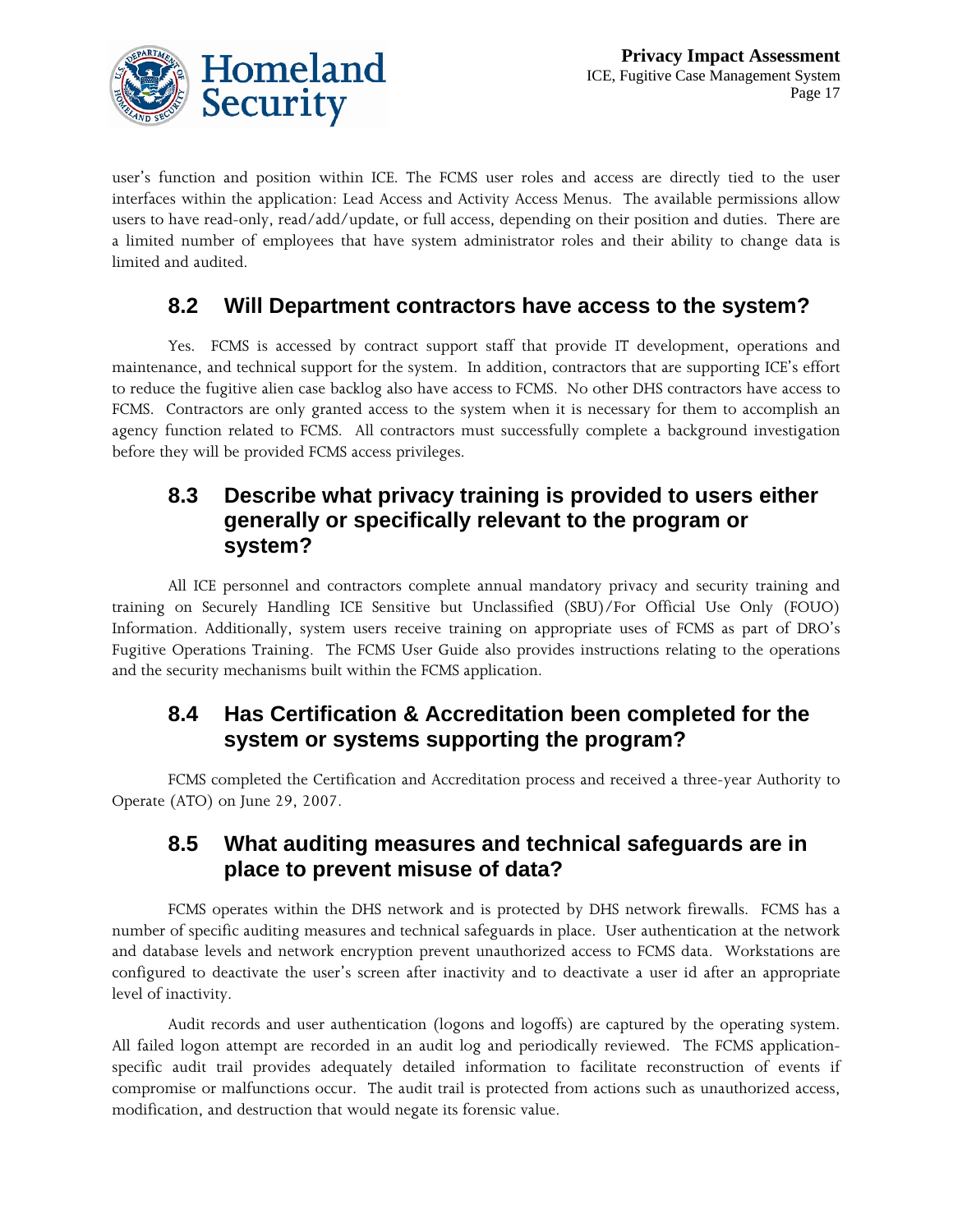

Finally, ICE has a process in place for investigating and responding to suspicious activities on the system. This process includes automated tools to assist the administrators in their monitoring, analysis, and reporting and is consistently followed.

#### **8.6 Privacy Impact Analysis: Given the sensitivity and scope of the information collected, as well as any information sharing conducted on the system, what privacy risks were identified and how do the security controls mitigate them?**

**Privacy Risk:** The privacy risks to this system are primarily the risks of unauthorized system access or use and inadequate system security.

**Mitigation:** These risks have been mitigated by following DHS and government-wide security protocols that establish controls appropriate for this type of sensitive data. As described above, those controls include user access controls, auditing, and user training.

## **Section 9.0 Technology**

*The following questions are directed at critically analyzing the selection process for any technologies utilized by the system, including system hardware, RFID, biometrics and other technology.* 

### **9.1 What type of project is the program or system?**

The FCMS application is an operational system that supports the National Fugitive Operations Program as a management tool for processing, tracking, and storing information about fugitive aliens.

#### **9.2 What stage of development is the system in and what project development lifecycle was used?**

FCMS is in the operational and maintenance (O&M) phase of the System Lifecycle Management (SLM) process. The new version of FCMS is in the development phase of the SLM process and will be deployed in August 2009.